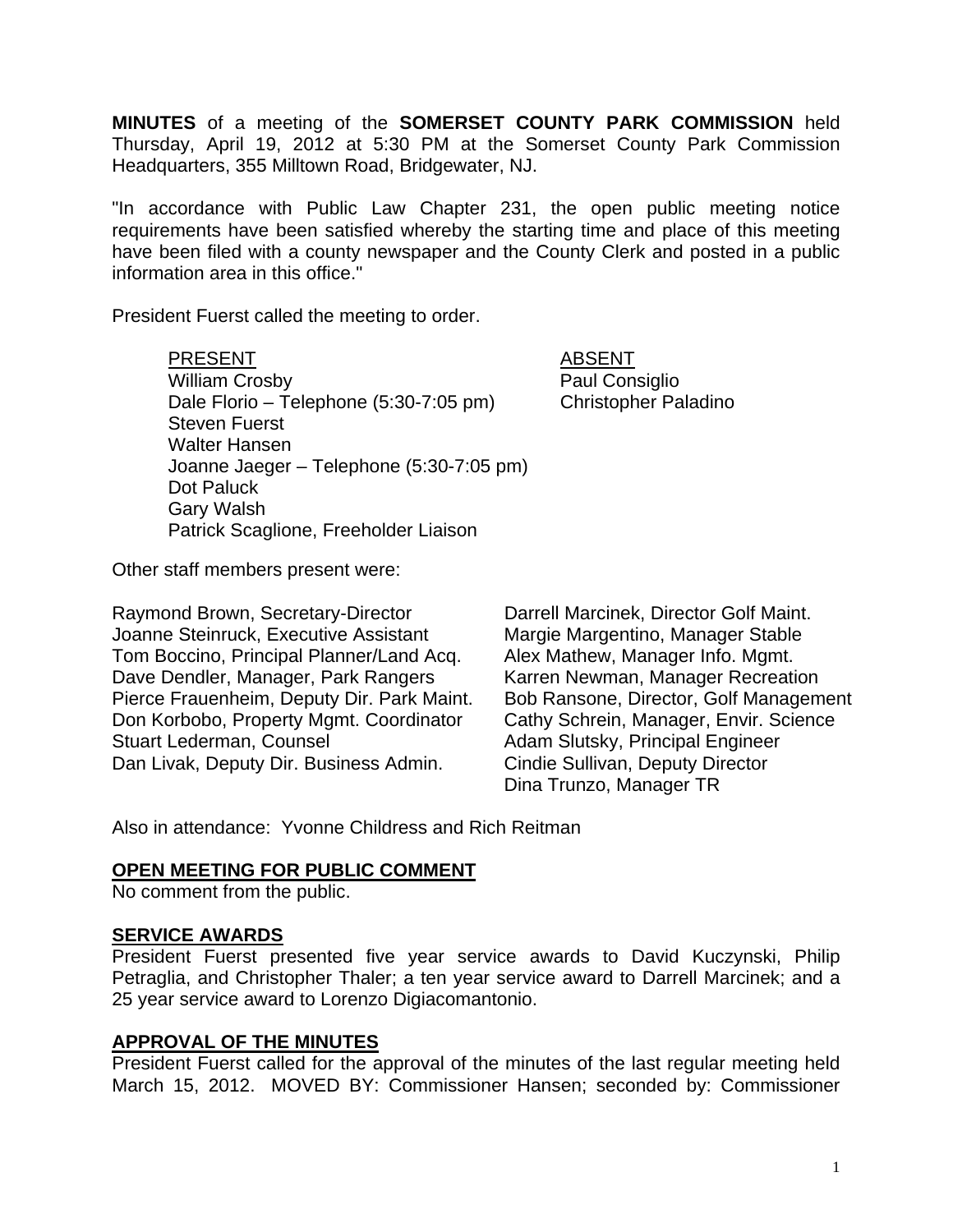Walsh. YEAS: Commissioners Crosby, Florio, Hansen, Jaeger, Paluck, Walsh, and President Fuerst. NAYES: None. ABSENT: Commissioners Consiglio and Paladino.

President Fuerst called for the approval of the minutes of the last Work Session held on April 12, 2012. MOVED BY: Commissioner Crosby; seconded by: Commissioner Paluck . YEAS: Commissioners Crosby, Florio, Hansen, Jaeger, Paluck, Walsh, and President Fuerst. NAYES: None. ABSENT: Commissioners Consiglio and Paladino.

# **APPROVAL OF BILLS FOR PAYMENT**

# **Resolution R12-030 - Payment of Claims**

Resolution authorizing payment of bills for \$1,504,628.78 comprising of check numbers 212001-212006, 211076-211107, 211535-211617, 211622, 211854-211915, 212331- 212390, and 212686-212740. MOVED BY: Commissioner Crosby; seconded by: Commissioner Paluck. YEAS: Commissioners Crosby, Florio, Hansen, Jaeger, Paluck, Walsh, and President Fuerst. NAYES: None. ABSENT: Commissioners Consiglio and Paladino.

# **DIRECTOR'S REPORT**

Director Brown submitted a report for the month of March 2012.

# **COMMISSIONER CORRESPONDENCE**

- 1. Notice of a Public Hearing from New Jersey Water Supply Authority regarding the Ridge at Back Brook Golf Course request for renewal of uninterruptible water supply of .123 million gallons per day from the Back Brook for July 1, 2012 through June 30, 2022.
- 2. Notice from New Jersey Water Supply Authority announcing the public hearing for Trenton Country Club Application for Uninterruptible Water Supply from the Raritan Basin System has been cancelled.
- 3. Notice from New Jersey Water Supply Authority announcing the public hearing for The Ridge at Back Brook Application for Uninterruptible Water Supply from the Raritan Basin System has been cancelled.
- 4. Letter from New Jersey State Golf Association asking Neshanic Valley Golf Course to host the 2014 NJSGA Men's Public Links Championship on Thursday, July 24, 2014.
- 5. Monmouth County Park System Response to Draft State Strategic Plan.
- 6. Letter from Middle Earth asking support for the "Hills of Somerset" bicycle race throughout Somerset County.
- 7. Contribution of \$1,000.00 from the Garden Club of Somerset Hills for the "Healthy Living" Program.
- 8. Letter regarding the demolition of the structure on the corner of Woodfern and Blackpoint Roads in Neshanic Station.
- 9. Somerset County resolution in support of the Action Plan concepts of the Raritan River initiative.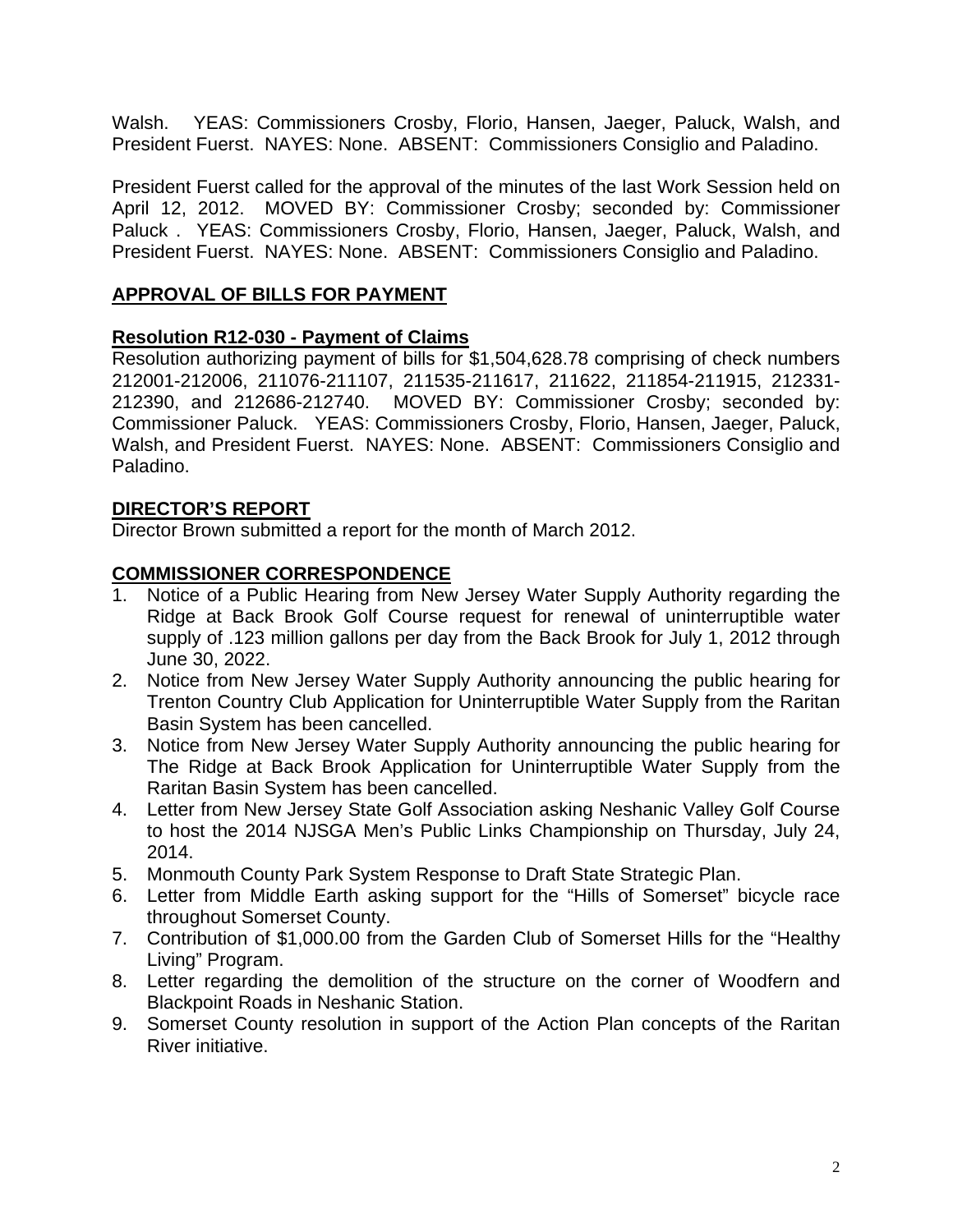- 10. Letter from the Director of Environmental Engineering, Remediation & Transactions for Pfizer informing the Park Commission that the EPA has issued a proposed remedial action plan for the American Cyanamid Superfund Site and Pfizer is prepared to move forward with the engineering, design activities, and invest significant resources to implement the proposed EPA's plan.
- 11. Notice of Intent for Robert Street Dam. The start date of the demolition has been scheduled for July 23.

#### **Resolution R12-031 – Adopting the 2012 Operating Budget**

Resolution adopts the budget for 2012. MOVED BY: Commissioner Walsh; seconded by: Commissioner Hansen. YEAS: Commissioners Crosby, Florio, Hansen, Jaeger, Paluck, Walsh, and President Fuerst. NAYES: None. ABSENT: Commissioners Consiglio and Paladino.

President Fuerst reported that the hard work that went into this effort is reflected in the budget. Steve thanked the staff that worked on the budget. Director Brown reported that proposed budget is for \$18,646,240.00 with total anticipated revenue at \$9,363,294.00. The Freeholder appropriation is \$8,068,000.00 which is only \$100,000.00 less than last years' appropriation.

#### **CONSENT AGENDA**

#### **RESOLUTIONS**

The following resolutions were MOVED BY: Commissioner Walsh; seconded by: Commissioner Hansen. YEAS: Commissioners Crosby, Florio, Hansen, Jaeger, Paluck, Walsh, and President Fuerst. NAYES: None. ABSENT: Commissioners Consiglio and Paladino.

#### **Resolution R12-032 – Award of Third and Final Year Contract for Ice Cream/Soft Ice Concession Services**

Resolution awards a contract to Josefa, Inc. for services at the July 4 Family Festival and Sunday Series Concerts at Duke Island Park.

#### **Resolution R12-033 – Award of Contract for Colonial Park Putting Course Putting Green Replacement**

Resolution awards a contract to Louis Barbato Landscaping and the cost is not to exceed \$25,134.00.

#### **Resolution R12-034 – Award of Contract for Fourth of July Pyrotechnic Display**

Resolution awards a contract to Schaffer Pyrotechnics and the cost is not to exceed \$19,000.00.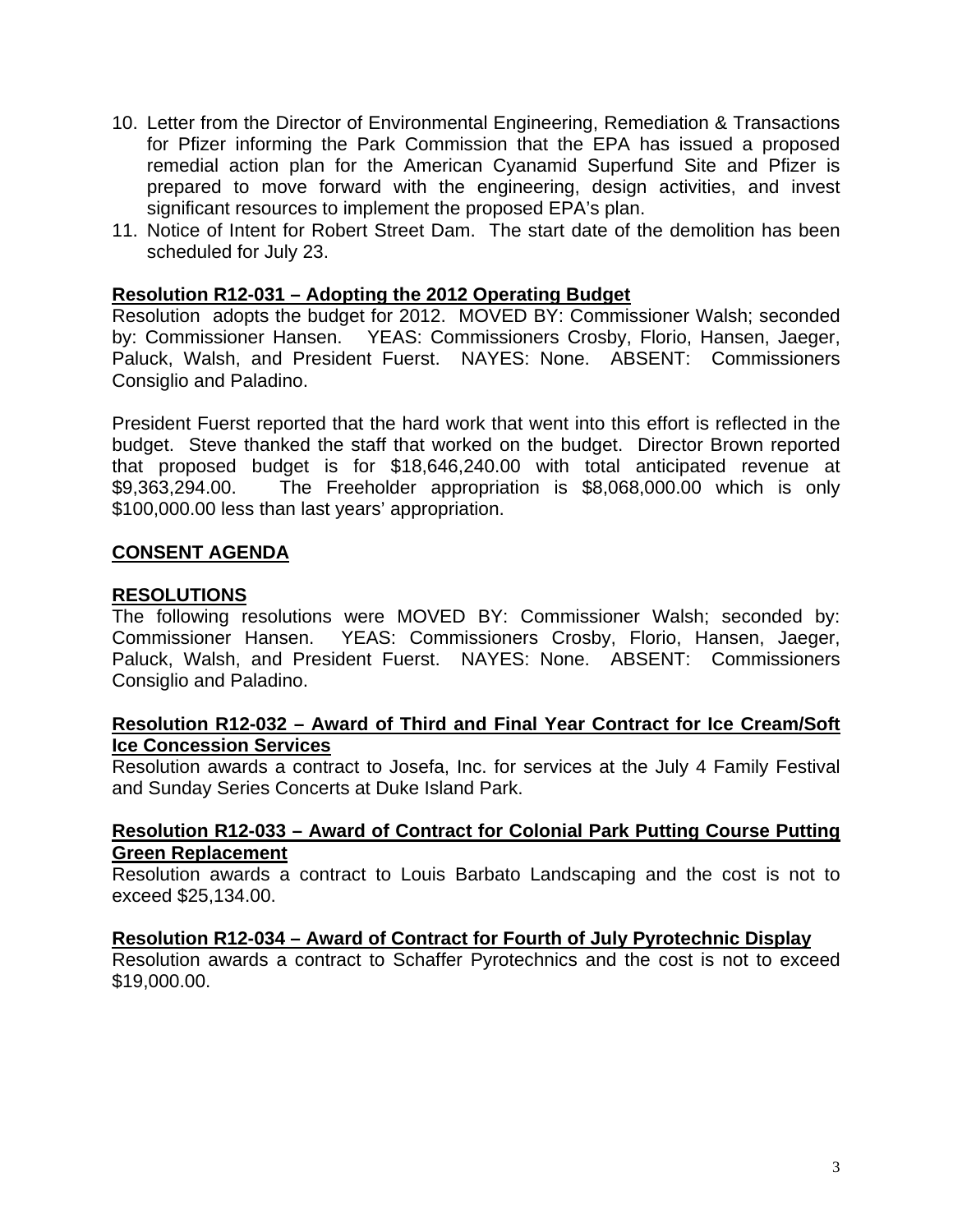#### **Resolution R12-035 – Award of First Year of a Three-Year Contract for Maintenance and Repair of Heating, Ventilation, and Air Conditioning Systems and Boilers**

Resolution awards a contract to Professional Climate Control, Inc. and the cost is not to exceed \$33,700.00.

# **Resolution R12-036 – Award of County Co-Op Contract to Purchase One (1) Toro 2012 Workman HDX Utility Vehicle**

Resolution awards a contract to Storr Tractor Company and the cost is not to exceed \$18,737.27. This vehicle will be used at Skillman Park.

#### **Resolution R12-037 – Award of Third and Final Year for Furnishing Irrigation Control System Support and Services to the Golf Division**

Resolution awards a contract to Storr Tractor Company and the cost is not to exceed \$8,396.00.

### **Resolution R12-038 – Award of a Five (5) Year Contract for Farm License**

Resolution awards a contract to Mark Kirby, Derwood Farms for the Kanach North Parcel. The fee is \$4,107.89 per year.

### **COMMITTEE REPORTS**

### **FINANCE/BUSINESS ADMINISTRATION**

Commissioner Walsh, Chair of the Committee, submitted a report for the month of March 2012.

Dan Livak, Deputy Director/Business Administrator reported that spending is 2.59% less than last year and revenue has increased 53.78% or \$539,524.00 as compared to 2011 and 38.40% or \$428,042.00 as compared to 2010. Ray reported managers have made a five percent cut in their respective division budgets and that the savings is reflected in the budget numbers.

### **HUMAN RESOURCES**

A report was submitted for March 2012.

### **LEISURE SERVICES**

Commissioner Jaeger, Chair of the Committee, submitted a report for the month of March 2012.

Dina Trunzo, Manager Therapeutic Recreation reported that the money received was a grant from the Garden Club of Somerset Hills. The funds will be applied to the "Healthy Living" Program that Lee Shahay does at Richard Hall Community Mental Health Center and which has been a very successful program and is expanding. Dina also received an anonymous contribution of \$1,000.00 from a company on behalf of the Langenfeld family whose daughter participates in the TR programs. Dina will send a thank you to the family. The donor wants to remain anonymous. Hillsborough Township presented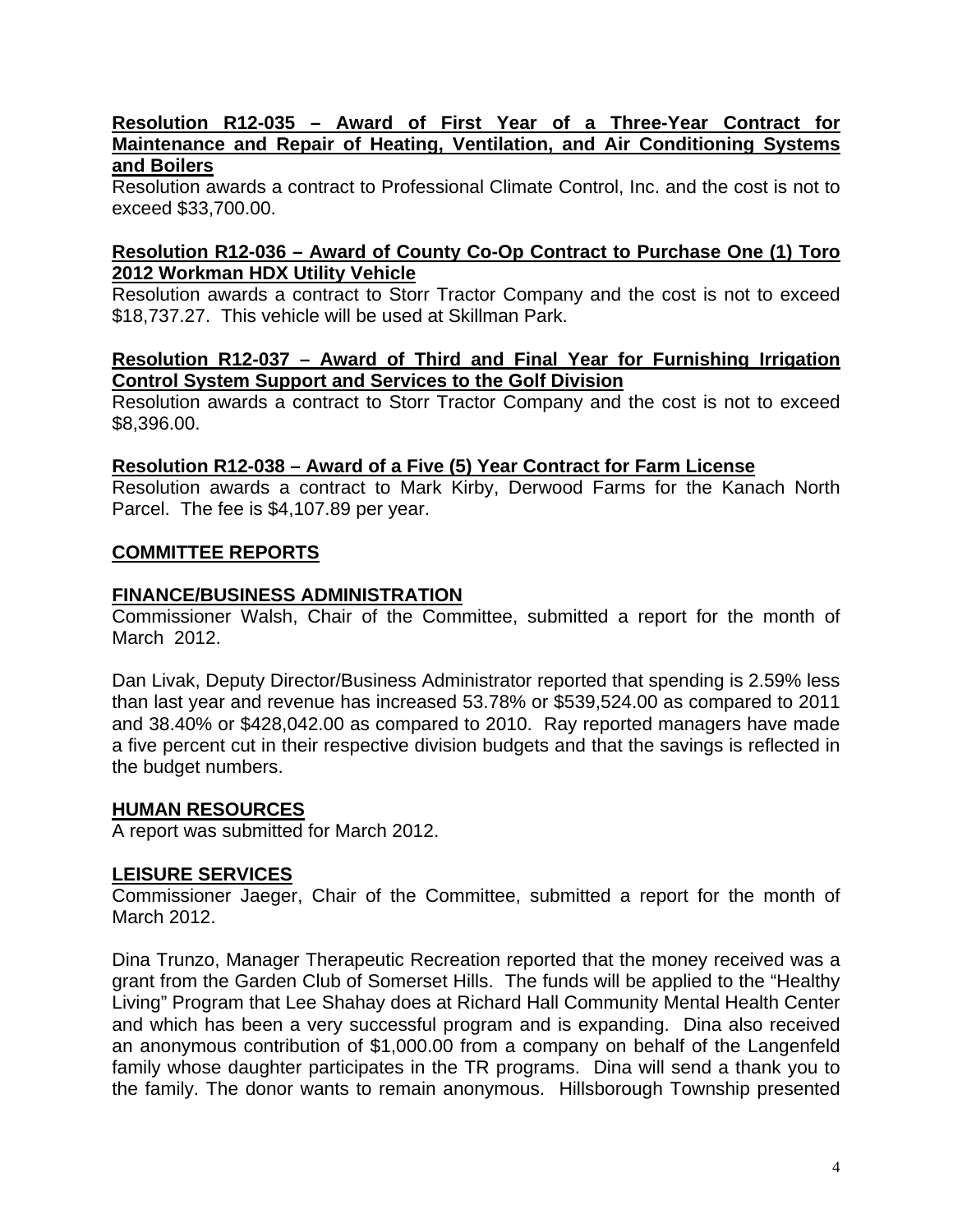the Park Commission with a Proclamation recognizing the programs and services that the Park Commission offers for people with autism as part of Autism Awareness month. Dina accepted the proclamation at their recent public meeting on behalf of the department and the Park Commission.

Cathy Schrein, Manager, Environmental Science reported that April is Earth month. The EEC will be celebrating Earth month on April 29 with a Project E.A.R.T.H. Swamp Search. The Eco Rally is on-going and has 48 teams which is almost 1,000 people and the awards ceremony will be held on May 6. The installation of the solar panels should be completed by the first week in May. Cathy will keep everyone informed when a date has been established for the ribbon cutting.

Marge Margentino, Manager Stable reported that the spring registration went well. The volume of registration for the youth and adult classes created two additional beginner classes. Spring lessons are on-going and the dressage and Private Hunter Pace events were successful. Easter weekend Marge received notice that a friend will be donating a Welsh Cob pony to the Stable for Therapeutic Driving and lead line programs. The clinic on April 21 has two sessions and enough on the waiting list for another clinic. Family Fun Day will be held on May 6. On April 21 the Jewish Center Community Service will have volunteers working at the Stable on chores.

Karren Newman, Manager Recreation reported that the Volunteer Recognition Dinner will be held on April 26 at 6:00 p.m. at Neshanic Valley Golf Course. Tennis registration has increased and court time is more of a premium. All on-line slots are taken. On line registration for Warrenbrook Pool has increased in revenue. Spring Yoga has begun with 52 registered; 26 in the first class and 26 in the second class. The putting course will open in May and new carpets will be installed. Karren has been working with Adam Slutsky on the pool ADA accessibility.

### **GOLF MANAGEMENT**

Commissioner Paluck, Chair of the Committee, submitted a report for the month of March 2012.

Darrell Marcinek, Director Golf Maintenance reported that the WAPL is 60 days away. The scoreboard is completed and the banner is up. Staff has done a great job on preparing the facility for the event. The golf course is championship ready. Warrenbrook Golf Course will be aerated on April 23.

Bob Ransone, Deputy Director Golf Management reported that word of the WAPL is spreading around and there has been an increase in play, including out of state. Commissioner Hansen reported that he has heard comments from people out of the county about the event. Bob also commented that the RFP for the food and beverage concession at Neshanic Valley will be posted. A question arose regarding the need to award a contract for the concession prior to the anticipated June meeting. President Fuerst stated he wants to be sure the award is done by June and if necessary a Work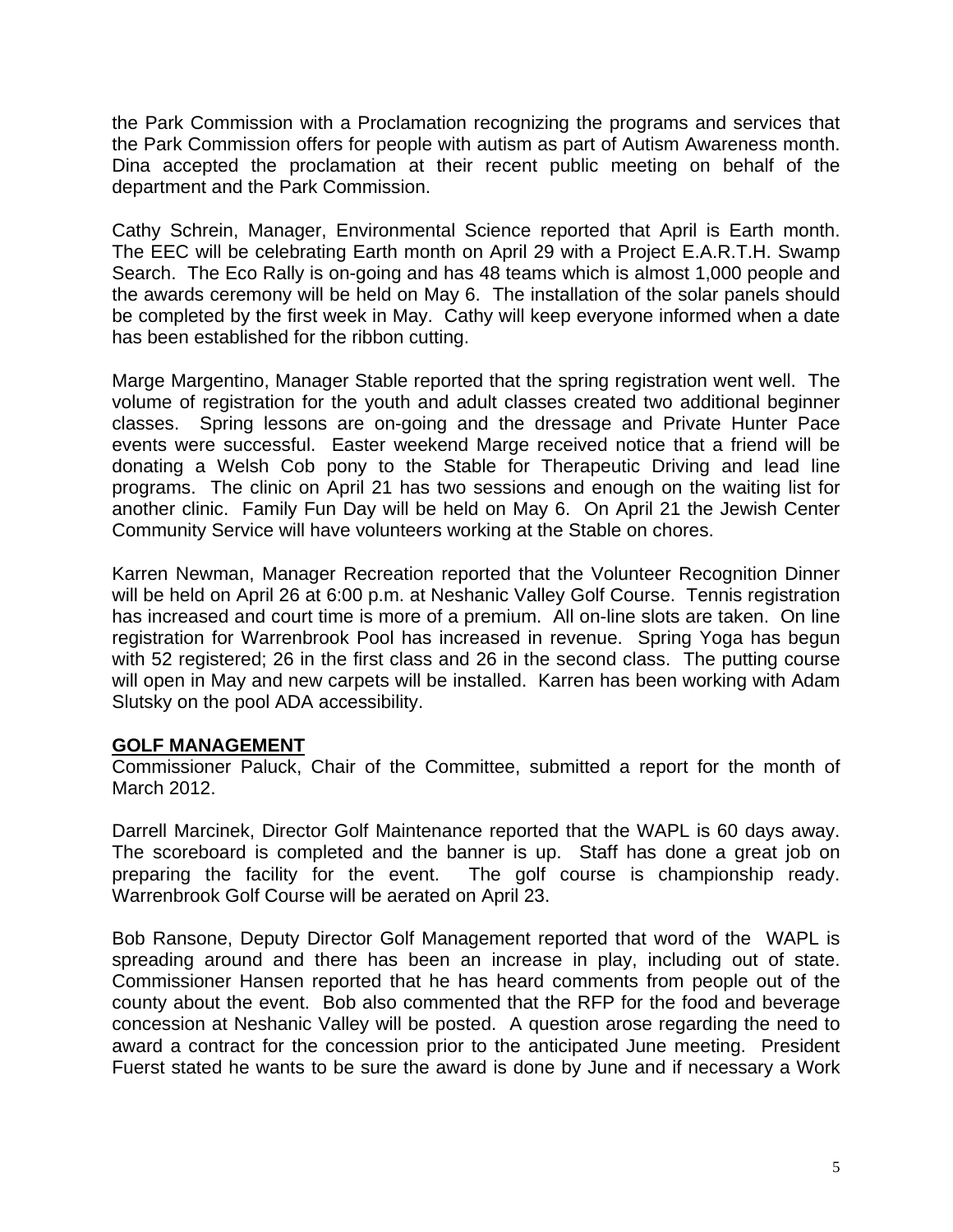Session will be scheduled. Counsel Lederman will discuss the process with staff and report back to the commissioners.

Bob also reported that the Somerset County high school championship will be held on April 23. Bob has received a letter from the New Jersey State Golf Association asking if Neshanic Valley would like to host the 2014 NJSGA Men's Public Links Championship in July. This is a one day 36 hole event and Neshanic Valley has hosted similar events in the past. The consensus of the Commissioners was to grant permission for the event.

The USGA will host a WAPL media day on May 15. It will consist of breakfast, golf, and lunch. This will give the media a chance to see the facility, play the course, and ask questions. After the event at Neshanic Valley, the USGA will host the opening of Mickey Wright's exhibit. During May the Learning Center will host free clinics, free lessons, Mother's Day will offer ladies clinic and Memorial Day will be for veterans. Another weekend will host the volunteers, friends, and supporters of the WAPL.

### **INFORMATION MANAGEMENT**

Commissioner Hansen, Chair of the Committee, submitted a report for the month of March 2012.

Alex Mathew, Manager, Information Management reported that all users have been trained in Office 2010 and there were many positive comments on the training. The recreation software continues to be upgraded with new enhancements and features and will increase the speed.

# **VISITOR SERVICES**

Commission Crosby, Chair of the Committee, submitted a report for the month of March 2012.

Dave Dendler, Manager, Park Rangers reported that the Park Rangers are performing trail assessments at Washington Valley Park and Sourland Mountain Preserve. There is still storm damage that will be addressed. Dave is completing interviews for seasonal help. Interviews for the full-time Ranger position will be completed in May. There is a fire alert due to lack of rain and currently no fires are permitted at Colonial Park. Rangers are on alert and will keep the public posted as necessary.

### **PROPERTY MANAGEMENT**

Commissioner Crosby, Chair of the Committee, submitted a report for the month of March 2012.

Don Korbobo, Property Management Coordinator reported that the farming license agreement for the Kanach North Parcel was bid for twice the previous amount paid. Don and Dan Livak continue to work with FEMA and the insurance carrier on the damage from Hurricane Irene. To date a minimal amount of money has been approved by FEMA compared to the amount of paperwork that has been submitted. The Park Commission has completed their portion of the paperwork, now it is up to FEMA.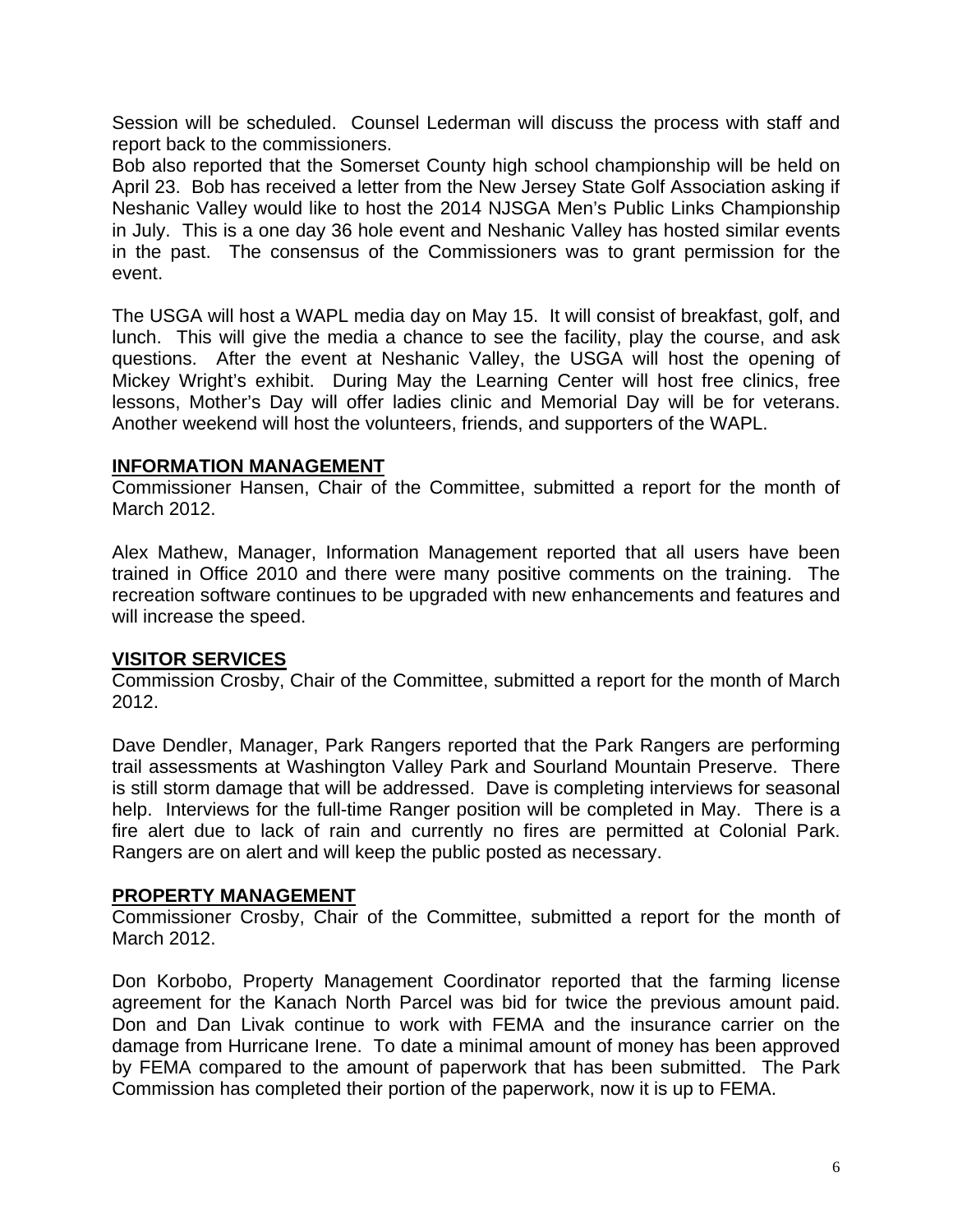# **PLANNING AND LAND ACQUISITION**

Commissioner Paluck, Chair of the Committee, submitted a report for the month of March 2012.

Tom Boccino, Parks Section Principal Planner, Land Acquisition reported that the Colonial Park playground will be highlighted as part of National Landscape Architecture Month. Tom and the consultant will be on site on April 26 to discuss how the playground was designed.

# **CAPITAL FACILIITES – CONSTRUCTION and ENGINEERING**

Adam Slutsky, Principal Engineer, reported that the Colonial Park playground has made great progress and is near completion. There are items on the punch list that will be addressed the week of April 23. When that is completed a certification will be obtained and then the playground will open to public. The Howe project has been approved by DRCC. Paving was done at Duke Island Park, the Stable, and the Sourland Preserve driveway.

# **PARK MAINTENANCE & HORTICULTURE**

Pierce Frauenheim, Deputy Director Maintenance reported that Buck Garden staff is busy preparing for the Spring Plant Sale and Earth Day Celebration on April 28 and 29.

# **AUDIT COMMITTEE**

No report this month.

### **FREEHOLDER'S REPORT**

Freeholder Scaglione reported that the County budget will be introduced at the end of April for adoption. Patrick thanked the Park Commission for all the work that went into preparing the 2012 budget. Ray Brown has been working with Patrick on prioritizing projects that can be paid for by Capital funding. There will be a meeting to discuss the GSA project as well as Skillman Village. The outlook for Skillman Village will be more passive and will begin moving ahead within the next couple of weeks. Director Brown indicated that a trail system will be created as soon as possible for immediate use.

# **OLD BUSINESS**

### **Resolution R12-039 – Resolution of Thanks and Appreciation to the Somerset Patriots Baseball Club**

Resolution thanks the Patriots for the donation of lockers and furniture. MOVED BY: Commissioner Crosby; seconded by: Commissioner Paluck. YEAS: Commissioners Crosby, Florio, Hansen, Jaeger, Paluck, and Walsh. NAYES: None. ABSTAIN: President Fuerst. ABSENT: Commissioners Consiglio and Paladino.

### **NEW BUSINESS**

Commissioner Crosby mentioned that at the April Work Session there was discussion regarding the Capital Facilities Plan that was done in 2005. Bill reported that he would like the Commission to research how much it would cost to update the plan. Director